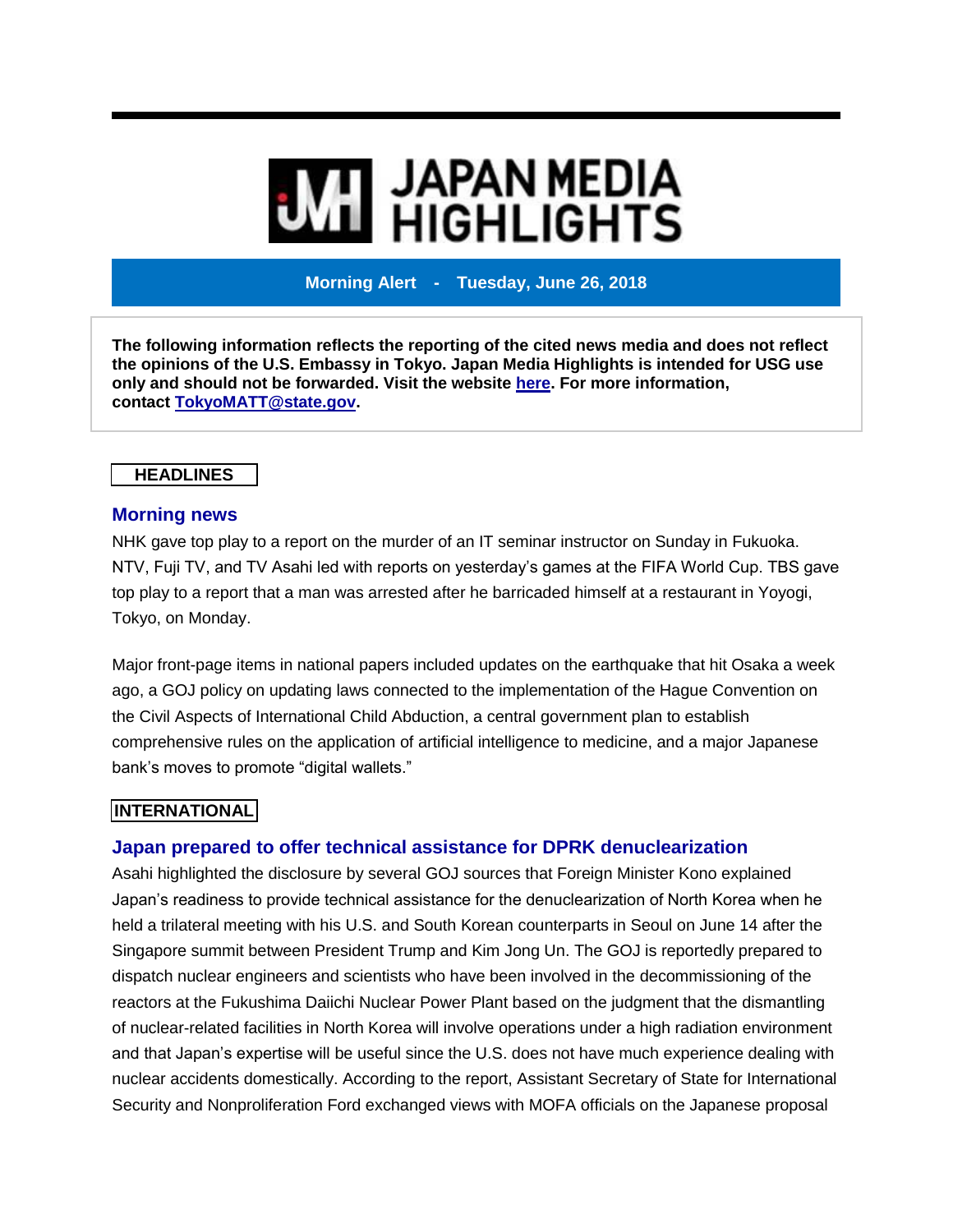when he visited Tokyo last week. FM Kono plans to visit Vienna in early July to discuss with senior IAEA officials the details of Japan's possible technical contributions. The daily added that Tokyo will continue to hold discussions with Washington on the details of Japan's cooperation since North Korea may refuse to host Japanese experts.

According to Nikkei, FM Kono, who is currently visiting Indonesia, commented on Japan's possible personnel contributions to DPRK denuclearization by telling the press yesterday: "A very large number of professionals will be needed when North Korea takes its first steps toward denuclearization in a serious manner…. Secretary of State Pompeo will hold consultations with the DPRK on how to move forward with the denuclearization."

# **U.S. to press North Korea to take steps toward denuclearization**

Asahi took up a Reuters' story that quoted a Pentagon source as saying that the Trump administration is expected to submit to North Korea a list of demands for denuclearization, including concrete measures and timing. The source reportedly said it will be soon be known whether the Kim regime is going to respond to the U.S. demands "in good faith."

#### **MOFA to split Northeast Asia Division into two units**

Sankei and Mainichi wrote that on July 1 the MOFA Northeast Asia Division under the Asian and Oceanian Affairs Bureau will be separated into two sections – one covering South Korea and the other covering North Korea – so that issues related to the DPRK, including the abductions and denuclearization, can be dealt with more effectively. The present division has reportedly been overwhelmed in dealing with these issues.

#### **Japanese leader to attend NATO summit for first time**

Yomiuri reported that coordination is underway for Prime Minister Abe to take part in the NATO summit to be held in Brussels on July 11-12 as part of his European and Middle East tour in the summer, noting that this will be the first time for a Japanese premier to attend a leaders' meeting of the trans-Atlantic security partnership. Abe will likely give a speech calling call for European support on such issues as North Korea's denuclearization and maritime security, with China's acceleration of its maritime push in mind.

#### **Japan pledges 2.5 billion yen in aid for Indonesia**

Asahi wrote from Jakarta that Foreign Minister Kono held a meeting with his Indonesian counterpart yesterday and offered 2.5 billion yen in grant-in-aid for the development of six remote islands on the southern edge of the South China Sea where a large number of Chinese trawlers have long engaged in illegal fishing. The Indonesian official reportedly welcomed Japan's assistance by saying that a bilateral strategic partnership will contribute to ensuring regional stability. The two ministers agreed to convene a bilateral 2+2 foreign and defense ministerial meeting in Japan later this year.

# **SECURITY**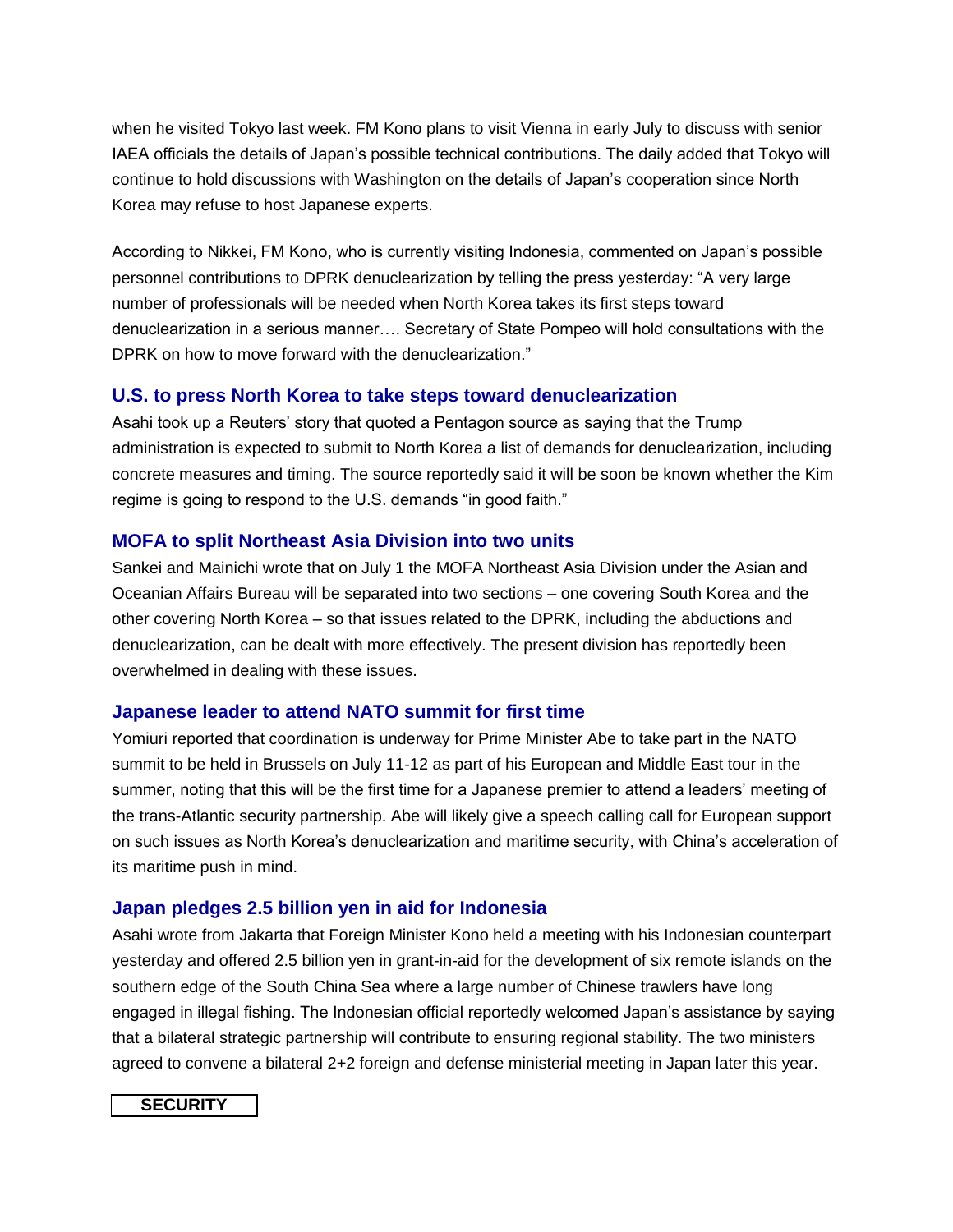## **Defense Secretary Mattis to tour East Asia**

Yomiuri reported on a Pentagon announcement on Sunday that Defense Secretary Mattis will visit China, South Korea, and Japan from June 26 through 29 to hold talks with his regional counterparts on the Korean Peninsula situation and China's militarization of the South China Sea. The Secretary is expected to express U.S. resolve to continue engaging with this region. The top U.S. defense official will visit Tokyo on Friday for talks with Defense Minister Onodera.

#### **ECONOMY**

# **PM Abe criticizes U.S. metal tariffs**

Yomiuri focused on remarks made at the Diet on Monday by Prime Minister Abe, who criticized the high tariffs that the Trump administration has imposed on steel and aluminum imports by saying: "They could have adverse effects on the multilateral trade system by throwing the global market into confusion. They are extremely regrettable." As for Japan's response, the premier reportedly hinted at his reluctance to take countermeasures, such as imposing retaliatory duties on U.S. products, by saying: "We will pursue the best possible strategy by effectively combining various tools while always maintaining the option of retaliatory action." Asked if Japan will make concessions on the trade dispute in exchange for obtaining U.S. support for resolving the abduction issue with North Korea, the prime minister reportedly stressed that there will never be a quid pro quo involving the two issues.

In a related story, Nikkei highlighted press remarks yesterday by Keidanren Chairman Nakanishi, who commented on the trade friction caused by the Trump administration's tariffs by saying: "I don't think the economy will be completely disrupted. However, they are extremely abnormal. I am very worried."

# **Talks begin in Tokyo on regional free trade framework**

Yomiuri reported that negotiators from 16 nations in the Asia-Pacific region assembled in Tokyo yesterday for five days of discussions on the proposed establishment of the Regional Comprehensive Economic Partnership (RCEP). In the session, co-chaired by Japan and Singapore, the participants are expected to narrow their differences on such issues as reducing import tariffs and regulating electronic commerce. The daily projected that if an accord on the RCEP initiative is reached, it will serve as a deterrent to protectionism.

#### **SOCIETY**

#### **Japan to revise laws to facilitate swift return of children abducted by parents**

Sankei asserted in its lead story that the GOJ is likely to amend two statutes so as to facilitate the smooth return of children abducted by their Japanese parents, noting that a Justice Ministry panel is expected to put together a package of recommendations on revisions to the two laws so that enforcement officers appointed by the court can ensure the return of such minors without the